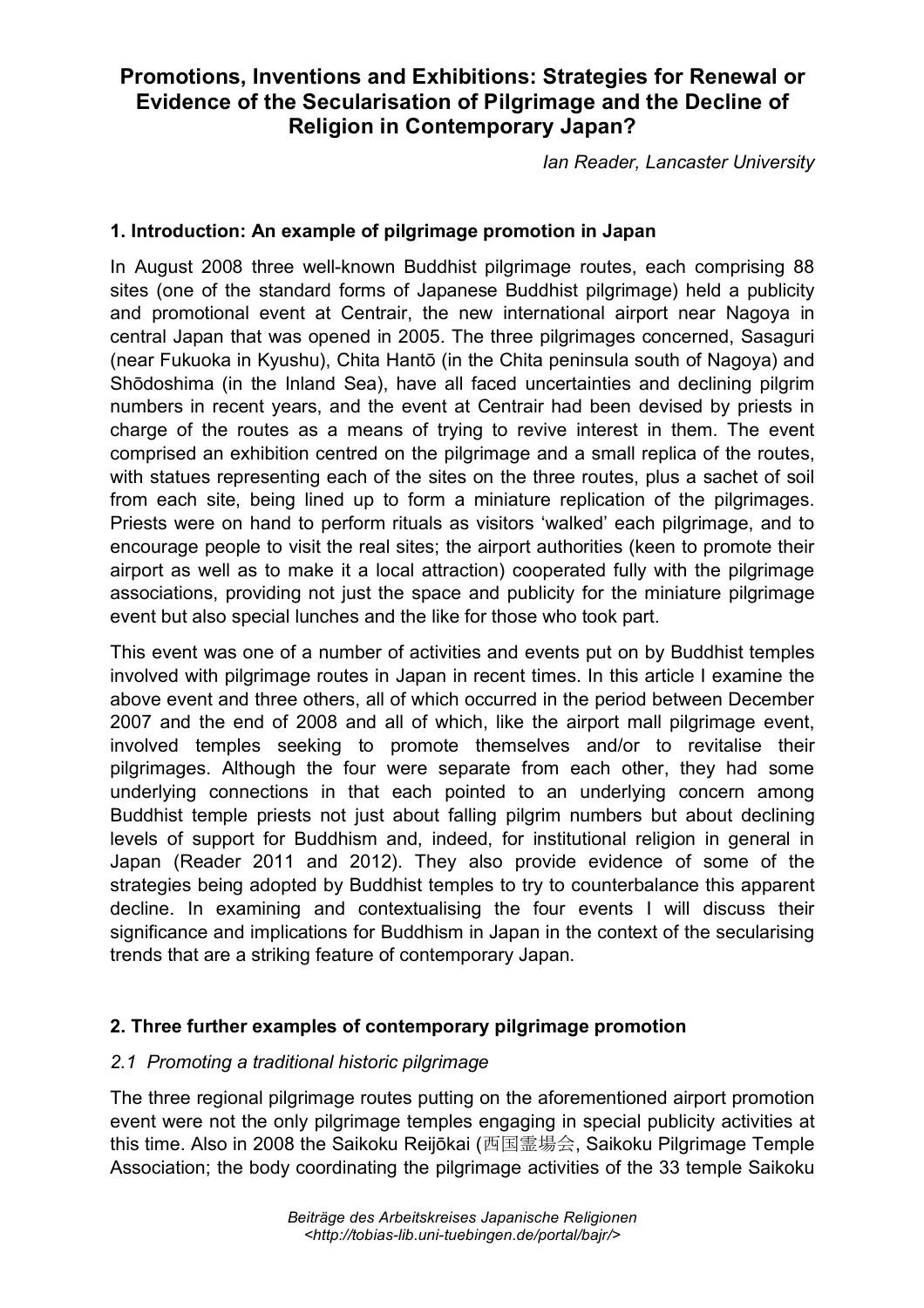pilgrimage centred on the Kyoto-Nara region, and one of the most prominent Buddhist pilgrimage routes in Japan historically) was involved in two campaign events to publicise its pilgrimage. One was a cooperative venture with Japan Rail (JR) to increase pilgrim numbers. Together the temples and JR embarked on a publicity campaign entitled '*Eki kara hajimaru Saikoku 33 kashomeguri*' (「駅から始 まる西国 3 3 カ所巡り」, 'Starting from the station: the 33 stage Saikoku pilgrimage'), highlighted by colourful posters and pamphlets with pictures of the temples and their scenery that were prominently displayed at JR stations. The campaign involved various incentives for pilgrims to use JR to visit the temples in this period, including concessionary train tickets that included admission to the temples and special pilgrimage souvenirs for participants.<sup>1</sup>

From September 1<sup>st</sup> 2008 the Saikoku temples also initiated a promotional event titled the '*Saikoku 33 kasho kechien gokaichō'* (「西国33カ所結縁御開帳」, 'Saikoku 33 temples' good fortune exhibition of hidden icons' ) that continued until May 31 2010. In this extended campaign the *hibutsu* (秘仏, hidden Buddha icons) – sacred Kannon images possessed by the individual temples on the route – were put on display for the general public. Such displays, known as *kaichō* (開帳, literally 'opening the curtain' (that hides the image)), rest on the notion that certain images are so sacred and powerful that they are normally not seen but kept hidden from the public. This does not mean that the icons are never seen, but that they are displayed only periodically, at which times they are seen to be especially efficacious and may attract crowds of visitors; such thinking and such events have been a recurrent feature of Japanese Buddhist history and there are plentiful examples of temples that hold such *kaichō* events on a periodic basis, usually accompanying them with festivals and ritual events designed to further boost crowds. Zenkōji 善光寺 in Nagano, for example, holds a *kaichō* for its sacred Amida image every seven years, an event that has brought large crowds to that temple and helped the temple raise funds for major renovation works (McCallum 1994: 169-170; Hur 2009: 64). Several of the Saikoku temples have main icons that are supposed to be displayed only very rarely – some only every few decades or even longer, and usually only for very brief periods. One hidden icon had not been seen since 1872 and was not due to be opened to display for many years to come, while others also had not been seen for half a century or more and several were not scheduled for their next public display for many years or even decades to come. Yet from September 2008 onwards all were, on a rolling basis (i.e. a small number of icons at a time for a set period, after which the next set of icons was opened up at other of the 33 temples), displayed at their temples, breaking the historical pattern and custom of display that had been operative for many centuries. Accompanying the rolling *kaichō* were a series of exhibitions related to Saikoku, such as an exhibition of Saikoku temple images at the Nara National Museum (August  $1<sup>st</sup>$  – September 28<sup>th</sup> 2008: 'Worshipping Kannon: Treasures from the Thirty-Three Pilgrimage Sites of Western Japan') that was

<sup>&</sup>lt;sup>1</sup> See JR Nishi Nihon (initially accessed October 27<sup>th</sup> 2008) for details. Such linkages between train companies and pilgrimage temples or organisations are not uncommon. Hindu and Buddhist organisations in India, for example, worked closely with Indian Railways from the 1920s on to help promote pilgrimages and develop national rail travel (Huber 2008: 304-310).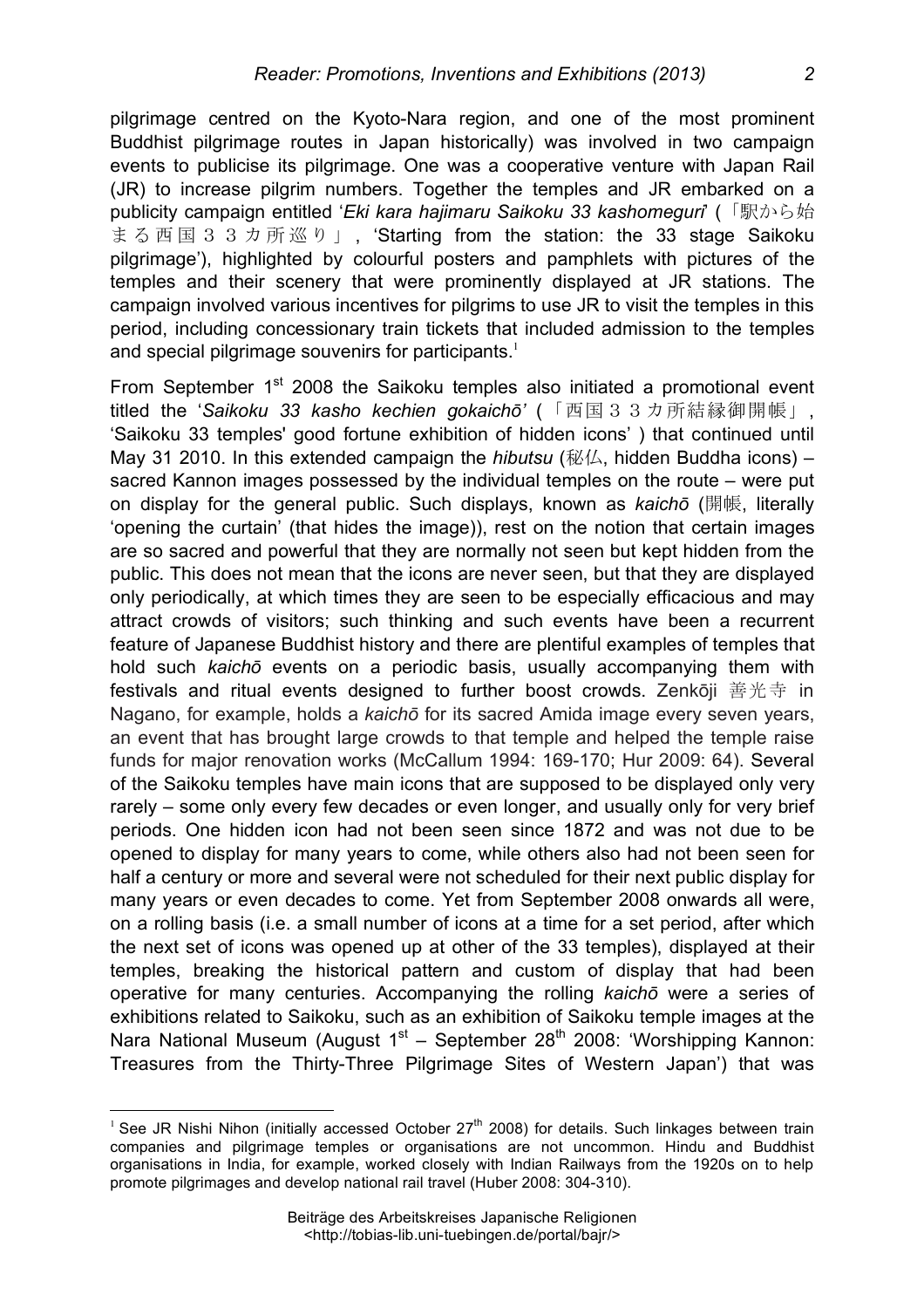sponsored by the temples along with prominent media organisations such as NHK and the *Yomiuri shinbun*.

#### *2.2 Inventing a new pilgrimage*

My third example is the founding, in 2008, of a new pilgrimage – the *Juzu Junrei* (数 珠巡礼, 'Rosary Pilgrimage') – in the region around Kyoto. This incorporates (as of 2012) 63 shrines and temples, at each of which the visitor/pilgrim acquires a rosary bead inscribed with the name of the shrine or temple visited. The pilgrimage has a flexible structure; one can visit as many, or few, of the temples as one wishes, collecting at each a special rosary bead. By collecting the beads of specific numbers of temples one can make rosaries that have symbolic numerical value (for instance, one can have rosaries of 108 beads, symbolising the 108 evil passions and their eradication, or significant numerical divisions of the 108, such as 36 beads representing 36 passions in this realm). The beads can be used according to pilgrimage promotional literature, to make attractive rosaries or bracelets or other items according to one's wishes. $2^2$ 

## *2.3 Seeking to make a traditional pilgrimage into a World Heritage site*

My fourth example relates to the campaign waged by various agencies in Shikoku to get the island's famous pilgrimage – the *Shikoku henro* 四国遍路 or *Shikoku hachijūhakkasho (*四国八十八ヶ所, pilgrimage to the 88 temples of Shikoku) – nominated for consideration for UNESCO World Heritage status. This has involved the island's secular authorities (such as regional governments and tourist boards), various commercial concerns (the island's various Rotary Clubs and Chambers of Commerce, plus numerous travel firms and transport groups, along with the Shikoku Reijōkai 四国霊場会, the association of the 88 Buddhist temples on the Shikoku pilgrimage). These interest groups together submitted an initial application in December 2007 to the Japanese Ministry of Culture asking it to nominate the pilgrimage to UNESCO. $3$  Although this was unsuccessful at the time  $-$  the Ministry required various clarifications about the proposal but remained positive towards it – it continues to be an issue in Shikoku, with the temples and related regional agencies and interest groups continuing to promote the idea.

#### **3. Common themes: decline and fears for the future**

 $\overline{a}$ 

While the four examples – all occurring within a few months of each other in late

<sup>&</sup>lt;sup>2</sup> The sites together have produced a number of pamphlets and posters advertising the pilgrimage and in which they suggest various uses of the beads (*Juzu Junrei* pamphlets collected by author in Kyoto, January 2012; see also its website (Juzu Junrei Jimukyoku, initially accessed April 2012). On the significance of beads in the Buddhist tradition and especially in Japan see George Tanabe's article in this journal (2012).

<sup>&</sup>lt;sup>3</sup> According to UNESCO rules, nominations for heritage status need to be channelled through a relevant government ministry in the country concerned.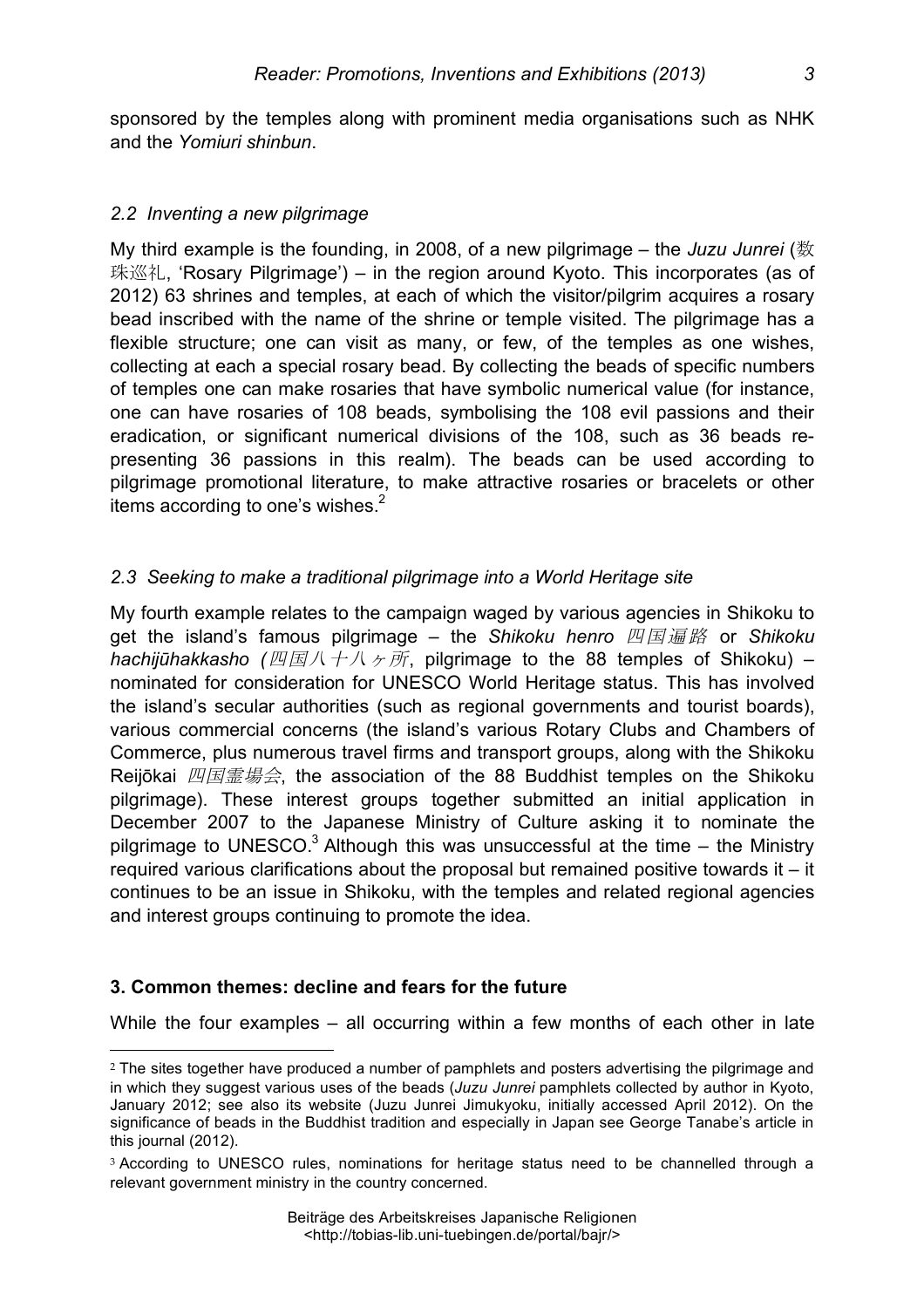2007-2008 – are independent of each other, they share a common thread. Buddhist temples, and indeed religious institutions as a whole, have been facing difficult times in recent years in Japan, with falling numbers of worshippers, and a general turn away from religious engagement that is hitting rural temples particularly hard and is eating away at the viability of institutions across the country. One can see this most starkly in the first example cited. The pilgrimage routes mentioned initially – Sasaguri, Shōdoshima and Chita Hantō – are all regional pilgrimages that have for long attracted a clientele from relatively close to their locations. In recent years they have all experienced quite sharp falls in pilgrim numbers. This is partly because the falling population of rural Japan means that there are far less potential pilgrims now in the areas from which pilgrims have traditionally come to do these pilgrimages; the clientele for Shōdoshima, for example, has come mainly from areas in northern Kansai, that have been especially hard hit by depopulation. This has significantly reduced the ability of the local pilgrimage confraternities ( 講 , *kō*) and faith associations that in past years had been central to the three pilgrimages' vitality, from gathering enough people together to do the regular group pilgrimages that have until recently been their standard practice. Such confraternities have a rapidly ageing, and diminishing, membership, with little sign of the next generation taking on their practices. This will impact further on pilgrimage support structures in future years. The members of such associations I have spoken to in recent years all say that they feel their confraternities will soon disappear; priests in Shōdoshima, Chita Hantō and Sasaguri have all informed me of this decline and expressed concern that this will fatally damage their pilgrimages unless they took special steps to do something about it. The decline has been most marked in Shōdoshima, which has seen its pilgrim numbers fall dramatically over recent years, until by 2008 the number was a mere 12,500 – less than a quarter of the total of two decades earlier, and falling sharply each year – but similar concerns are also found in Sasaguri and Chita Hantō.<sup>4</sup>

Likewise the Saikoku promotion campaigns outlined above are a response to the problems that that pilgrimage has faced in recent times. Long-vaunted as Japan's pre-eminent Buddhist pilgrimage (and promoted by the Tokugawa Shogunate as a form of national institution, as James Foard (1981) has showed), the Saikoku pilgrimage had, until the 1980s, consistently attracted many more pilgrims than the Shikoku pilgrimage, and it reached peak pilgrim numbers of around 85,000 pilgrims per year in the 1980s. Since then the numbers have steadily fallen – often by as many as 5000 per year – to around 50,000 per year in the early 2000s, a figure now well below that of Shikoku.<sup>5</sup> The 2008-2010 *kaicho* campaign, the museum exhibitions and the cooperation with Japan Rail to promote the pilgrimage temples via special excursion tickets and presents, were – as I was informed in interviews

<sup>4</sup> I base the information in this paragraph on interviews with the heads of the pilgrimage associations of all three routes (Chita Hantō in 2004, Shōdoshima on several occasions between 2008 and 2011, and Sasaguri in April 2007 and April 2010), as well as discussions with local government officials, pilgrim lodge owners, and pilgrimage confraternity leaders in Shōdoshima in April 2010.

<sup>5</sup> For detailed statsitics on Saikoku's pilgrim numbers and recent decline, see Satō (2004, especially pp. 139-143).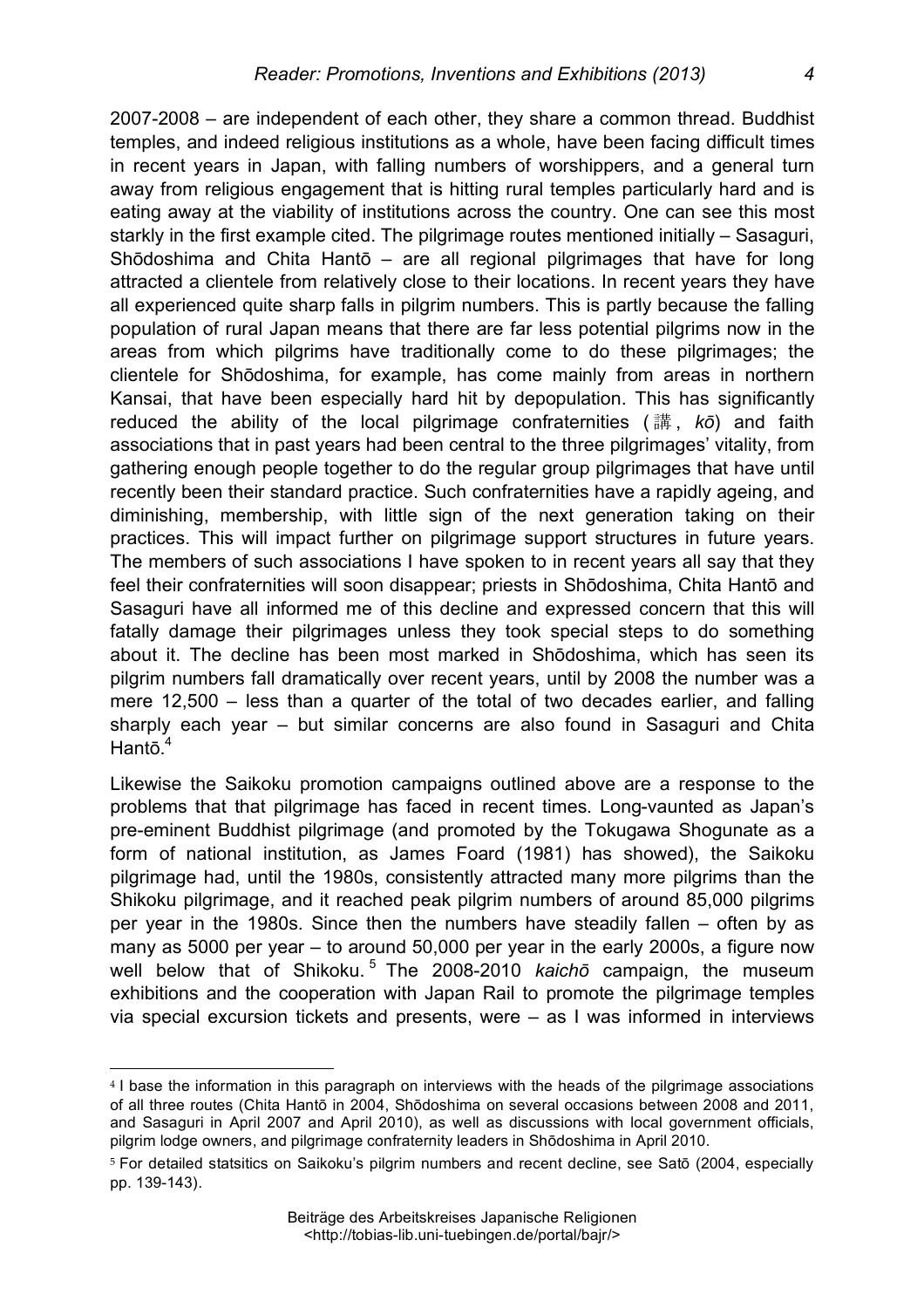with officials at some of the temples, and also by people I spoke to at JR's offices $6$ responses by the Saikoku temples to this decline, and an attempt to boost the popularity of the temples and increase visits to them. The invention of the new pilgrimage based on the notion of rosary beads can be seen also as a response to the concerns of Buddhist temples at falling numbers, and concerns for their longerterm viability. Turning to pilgrimage as a means of trying to counter such problems is in no way a new strategy for temples; indeed, this has been a recurrent pattern and strategy adopted by numerous Buddhist temples over the centuries in Japan, as I discuss below.

In the case of the Shikoku pilgrimage the situation appears on one level to be rather different. Shikoku has been the most popular and successful pilgrimage in Japan in recent times. Pilgrim numbers there have increased almost tenfold over the past four decades, and in the process overtaking Saikoku as Japan's pre-eminent Buddhist pilgrimage route. Whereas in the 1960s Shikoku had half the number of pilgrims as Saikoku, nowadays (based on general estimates that Shikoku gets well over 100,000 pilgrims per year and Saikoku little more than 50,000) the balance has been quite significantly reversed.<sup>7</sup> To a great degree this has come about because the pilgrimage has been skilfully promoted by the temples in conjunction with various local and regional interest groups (regional government organisations, tourist offices, travel companies and media outlets) in ways that have transformed Shikoku in terms of its public image into the epitome of tradition and of Japanese cultural heritage, and in the process elevating it to the status of Japan's most significant national pilgrimage. Such imagery has been central to its popularity, and has made it the chief pilgrimage of choice of urban Japanese in the modern day.<sup>8</sup> This success in turn has been a contributing factor to the decline of other pilgrimages; priests in Sasaguri and Shōdoshima have commented to me that some of those who in earlier eras would have done the shorter Shōdoshima or Sasaguri routes now are more likely to go to Shikoku instead. Shikoku's rise to 'national' status – a process helped by various television documentaries on the pilgrimage by the national broadcaster NHK (Reader 2007) – has similarly contributed to the shift in pilgrim numbers from Saikoku to Shikoku and hence has been a factor in the former's decline.<sup>9</sup>

However, priests in Shikoku are also aware of the wider decline in support for Buddhism in Japan and realise that other pilgrimages are losing support; they are aware that, just as Saikoku appears to have lost its standing in recent times, so might Shikoku in the future if they do not take steps to secure the situation now. They are also mindful of how the acquisition of World Heritage status has been of massive

<sup>6</sup> These interviews were carried out in early April 2008 in Osaka at the offices of Japan Rail, and in the Kyoto region at some of the Saikoku temples.

<sup>7</sup> See Maeda (1971) for sociological analysis of pilgrim numbers in both routes from Tokugawa times through to the 1960s – a period when Saikoku always had more pilgrims – and Satō (2004, esp. pp 139-143 and 162-167) for comparisons of Saikoku and Shikoku numbers.

<sup>8</sup> See Mori (2005), Reader (2005: 150-186) and Reader (2007) for discussion of this process and about the ways in which such imagery has been constructed and proved popular.

<sup>9</sup> I base these comments on various discussions with priests from Sasaguri, Shōdoshima and Saikoku in the past four years.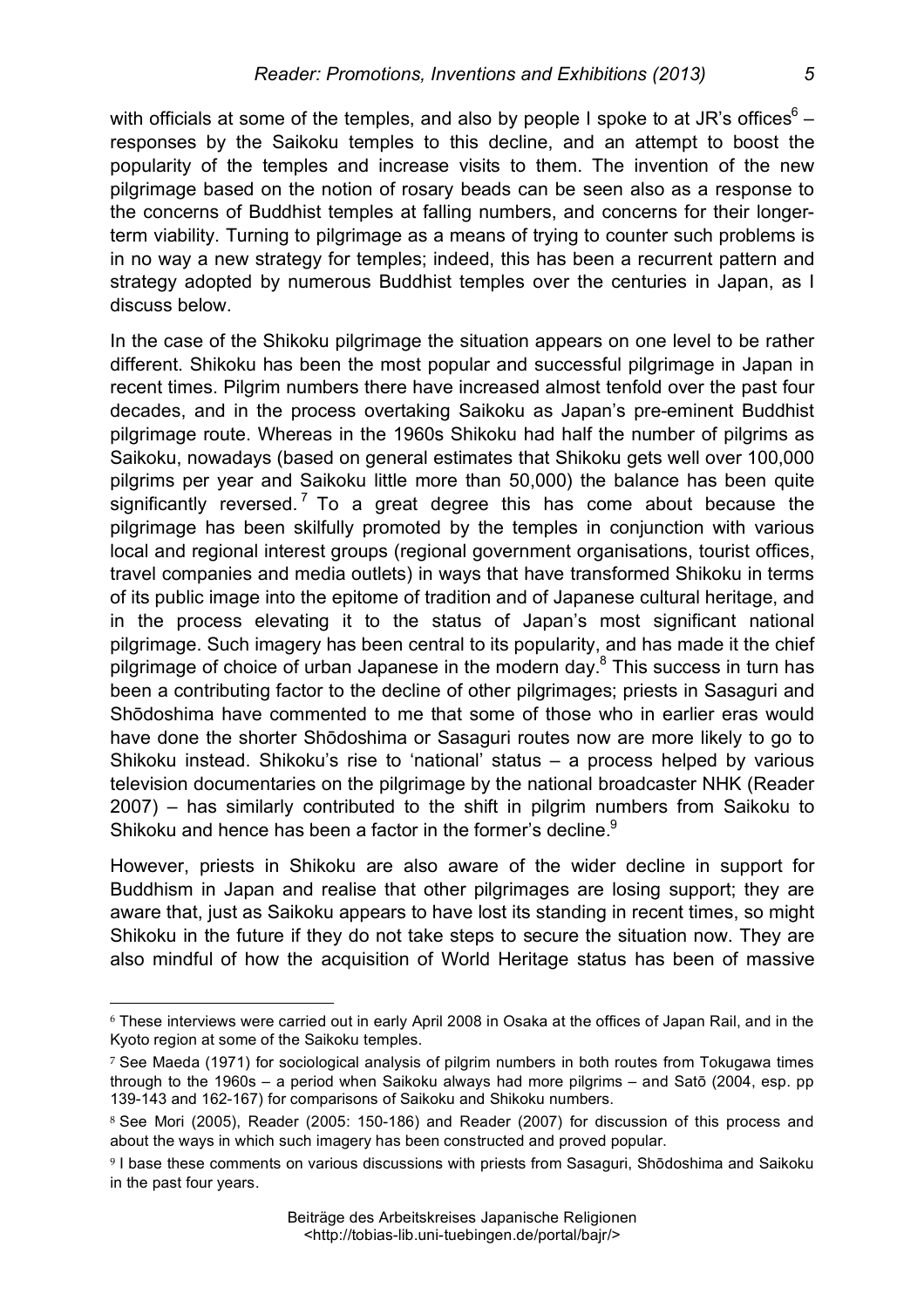benefit to the Santiago de Compostela pilgrimage in Spain<sup>10</sup> and they, and regional authorities and commercial concerns in Shikoku, have paid careful attention to how Santiago de Compostela has acquired such heritage status and successfully marketed itself as a result. There is a general sense among those involved in promoting the Shikoku pilgrimage that the Santiago pilgrimage serves as a marker and guiding point in their own strategies of development. As a result they have become interested in acquiring similar World Heritage status for their pilgrimage. This is not a view just of committed priests from the temples, but also a strategy supported and pursued by Shikoku local and regional government authorities as well as by commercial interests in the island. During spring 2008 I conducted a series of interviews in Shikoku with numerous figures involved in the campaign to be nominated as a World Heritage site, including representatives of the four regional governments of Shikoku, officials in the island's tourist offices, and representatives of the island's Chambers of Commerce, as well as with temple priests. All indicated that there was a consensus in Shikoku that making the pilgrimage a UNESCO World Heritage route is a vital element in their hopes of regenerating the island's falling economy. Such heritage status would, they hope, turn the island and pilgrimage into an international tourism destination and increase pilgrim numbers, in the same way as has happened with Santiago de Compostela.

# **4. Rearticulating traditional strategies of revival and promotion?**

What links all the cases together – besides their background in the fear of decline – is that they all centre on a very traditional Buddhist engagement with pilgrimage in Japan as a common strategy for promoting and/or reviving Buddhist institutions, coupled with the use of public displays, exhibitions and similar events as a further strategy of popularisation. Pilgrimages have been a prominent activity in the development and spreading of Buddhism in Japan, as well as being one of the most standard strategies Buddhist temples have used to revive declining fortunes. Lori Meeks (2010: 24-25), for example, gives the example of Hokkeji 法華寺, a nunnery in the Nara region that had faced decline in the late Heian period but that countered that decline and related loss of patronage by promoting miraculous legends associated with its female  $8<sup>th</sup>$  century founder Komyō 光明. Such legends spurred a flow of pilgrims, turning Hokkeji into a pilgrimage site and reviving its fortunes. This use of pilgrimage as a means of reinvigorating temples and of attracting visitors has been a recurrent in Japanese history; it is a means whereby temples have countered potential decline in the modern era as well (Reader 1996). The Hokkeji case – in which a temple was in essence reinvented as a pilgrimage site via the creation of tales and legends endowing it with sacred power – also manifests another facet of this broader strategy and process, whereby pilgrimages may be invented by enterprising priests and other activists in Japan in order to boost visitor numbers and

 $\overline{a}$ <sup>10</sup> See Frey (1998) and Roseman (2004) for discussions of how acquisition of World Heritage status has boosted the numbers of visitors and pilgrims to Santiago de Compostela. In December 2010 I visited Santiago to participate in a conference on pilgrimage, and local scholars there also emphasised how crucial this UNESCO heritage status has been to the growth of Santiago pilgrim numbers.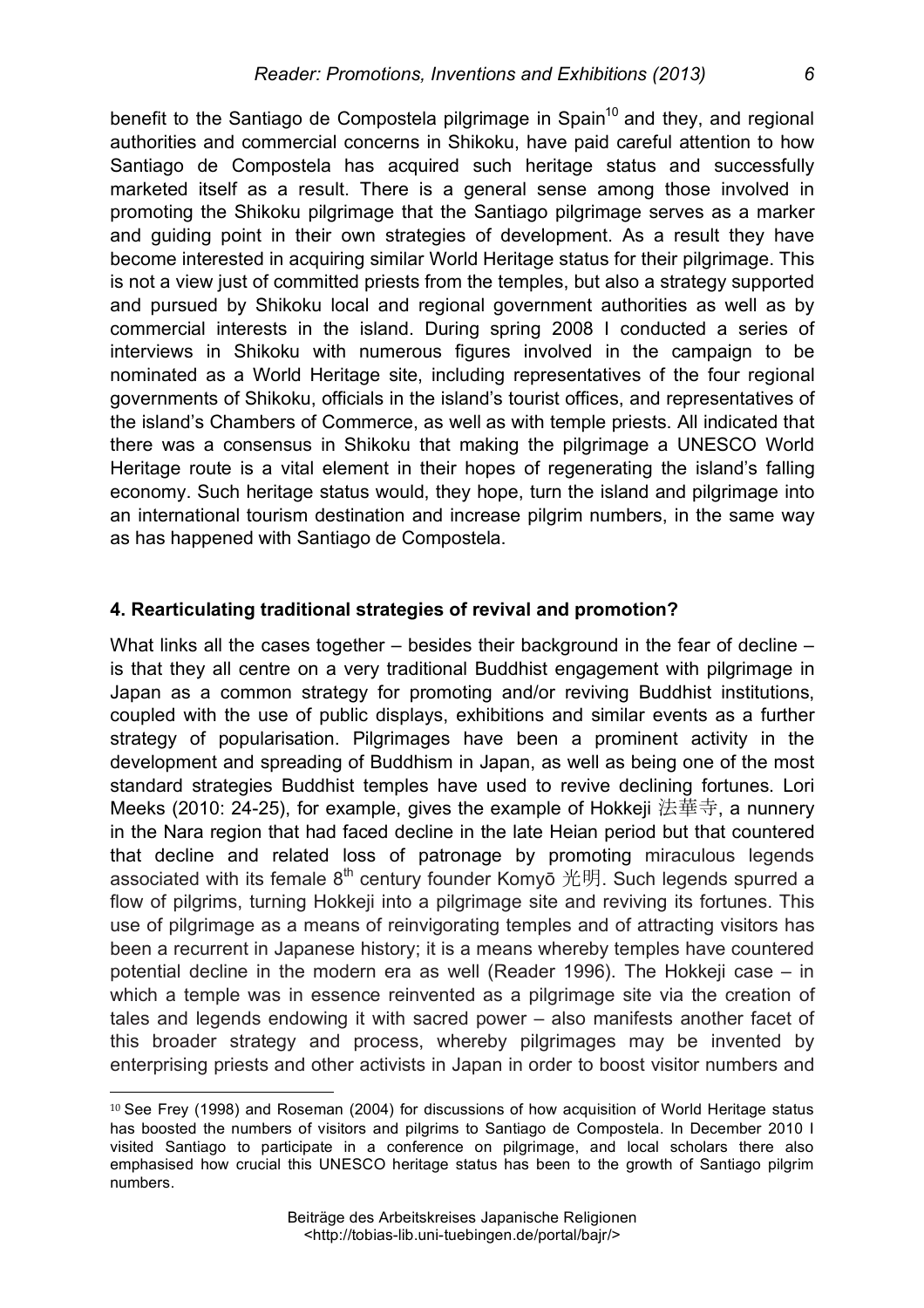bring more people into their temples (Reader 1996). The 2008 invention of the *Juzu Junrei* is another such case in point.

The technique of using hidden icons to attract visitors, too, as I have already noted, is not a new strategy but one embedded in Japanese Buddhist history, and one widely used by pilgrimage routes as a whole, as well as by individual temples, to increase temple fortunes. Studies of such *kaichō* events show that they have been a successful means through which many pilgrimage sites and routes have boosted pilgrim flows. Satō Hisamitsu's study of pilgrim numbers in Japan shows that the 34 stage Chichibu pilgrimage (秩父巡礼, *Chichibu junrei*), located a relatively short distance from Tokyo, regularly used *kaichō* events at which the icons of all the temples (which are normally all hidden) were opened up at the same time at regular intervals in the  $18<sup>th</sup>$  and  $19<sup>th</sup>$  centuries. Such events were highly successful in bringing large numbers of pilgrims to Chichibu in the  $18<sup>th</sup>$  and  $19<sup>th</sup>$  centuries (Satō 2004: 52). He also shows that the Chichibu temples had faced a period of decline, like many pilgrimage routes after the end of World War II, but managed to revive their pilgrimage after a successful *kaichō* event in 1966, and that Chichibu pilgrim numbers have virtually doubled in *kaichō* years from the normal of around 25-30,000 per year to above 50,000 (2004: 148). Normally the Chichibu temples hold this event every twelve years – doubling their normal yearly average of pilgrims in 2003 – but they also held a special *kaichō* in 2008. The reason for holding the event far earlier than normal was, I was told by pilgrimage priests when I visited Chichibu in spring 2008, because pilgrim numbers were falling. The special early *kaichō* was an attempt to redress the problem.

Similarly the use of exhibitions to promote pilgrimages is another well-used stratagem. Known as *degaichō* 出開帳 (a *kaichō* outside (*de*) the temple precincts), the practice of sending temple icons to be put on display in another place – normally a major population centre – or of constructing a miniature pilgrimage route of icons and soil from existing pilgrimage routes that would be displayed at such venues – was a widely used practice in earlier ages, notably Tokugawa era Japan, as a means of drumming up support for and interest in pilgrimage sites and temples among urban populations. Zenkōji, mentioned above, also used this technique to raise funds for temple renovations, holding *degaichō* events in Edo (Tokyo), Kyoto and Osaka between 1692 and 1694, and then again a few years later, to fund building campaigns (McCallum 1994: 171-173). Satō (2004: 101) shows how Chichibu pilgrimage temples, as well as opening up their hidden icons on a regular basis to attract pilgrims from Edo (Tokyo), also brought images of their temples into the city regularly in the Tokugawa era for similar reasons. In Tokugawa-era Edo certain temples – notably Gokokuji 護国寺 and Ekōin 回向院 – became regular hosts for such *degaichō* events, which were used by distant temples and pilgrimage routes to draw attention to themselves so as to attract potential pilgrim visitors for the amongst the capital's populace. So popular and common were these that Ekōin alone is said to have hosted some 166 *degaichō* events between 1676 (the date of the first recorded such event) and the end of the Tokugawa era (Ishimori 1995: 15).

In modern times, the focus of such events has changed. While they used to be held in 'religious' arenas, at temples such as Ekōin, from the nineteenth century onwards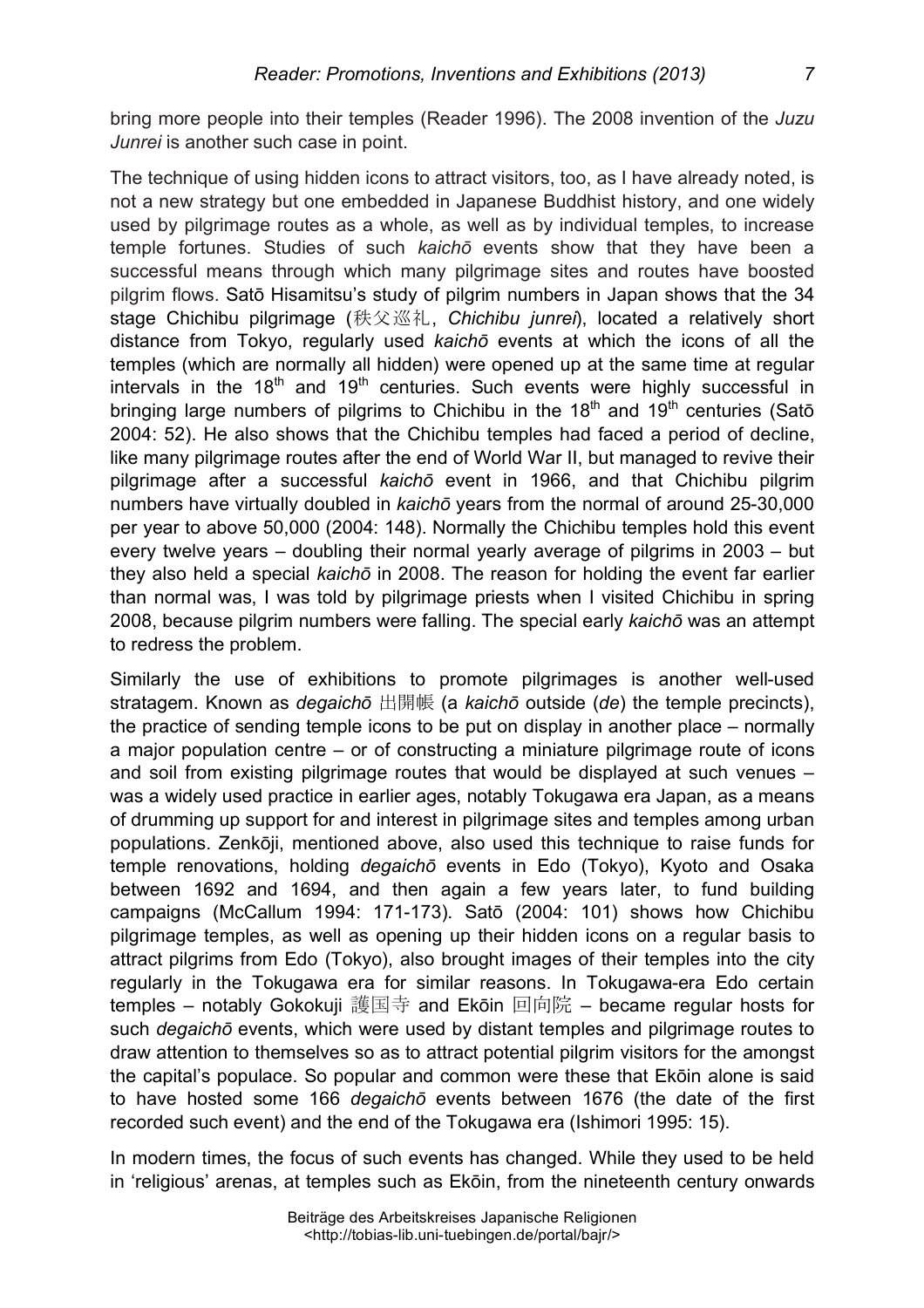there has been a tendency to hold such displays in what might be seen as more overtly 'secular' contexts – notably in department stores, which have served as a modern commercial *and* cultural institution associated with display and the exhibition of arts and related cultural phenomena ever since their emergence in nineteenth century urban Japan (Mori 2005). Pilgrimage *degaichō* exhibitions have been common in department stores in recent decades: the Chichibu temples, for example, held a *degaichō* exhibition in 1986 at Matsuzakaya Store in Asakusa, Tokyo, and in 1987, the Saikoku temples held a series of such events in department stores owned by the Kintetsu Company (which also owns railway lines that could be used to access several of the Saikoku temples) as part of a campaign to publicise the pilgrimage. The Shikoku temples have been highly successful in holding such events in the modern era, starting with a *degaichō* in a park in Osaka in 1937 partially sponsored by the Nankai Railway Company (Mori 2005: 71-85) and continuing with numerous such events in the post-war era along with exhibitions put on at museums and similar places, in order to draw attention not just to the religious symbols of the pilgrimage but also to its artistic merits and the beauties of the statuary that could be seen at the temples (Reader 2007) – a theme evident also in the aforementioned exhibitions of Saikoku art held at museums in 2008.

#### **5. Displays, inventions and heritage applications**

 $\overline{a}$ 

Thus, holding displays and exhibitions in itself is also not a new phenomenon but a tried and tested one – albeit one that has in the modern day been more commonly located in secular spaces such as museums and department stores rather than temples. In many respects the decision of the priests of Sasaguri, Shōdoshima and Chita Hantō to take their pilgrimage to an airport mall is a strikingly modern extension of this process. It was, as priests in the Sasaguri and Shōdoshima pilgrimage associations informed me at separate times, an attempt to 'take the pilgrimage to the people'. Nowadays, the head of the Shōdoshima pilgrimage association said, people are not going to temples so, in order to attract their attention, the temples needed to go to the people and find ways of engaging them in the places where modern people gather – such as shopping malls and airports. Hence it was to such places that temples needed to go in order to gain the attention of modern consumerist crowds.<sup>11</sup> Certainly the intentions of the three pilgrimage associations, to take the pilgrimage to the people in the places – the malls and airports – where they now gather may reflect an intention to break Buddhism out of its secluded temple environment, but it also involves making the temple/pilgrimage into an entertainment spectacle in the commercial world, an exhibit to be gazed at by curious visitors to an airport mall that is itself seeking to become a tourist attraction. In such terms this can be seen as another aspect of the ways in which temples and pilgrimage sites are transforming themselves into items of display and into artistic exhibits to be gazed at for their cultural splendour and visual attractiveness rather than to be venerated for their religious power.

<sup>11</sup> This comment was made to me by Rev. Fukuhara from Shōdoshima in April 2008, as he and his colleagues were making plans for the event in question.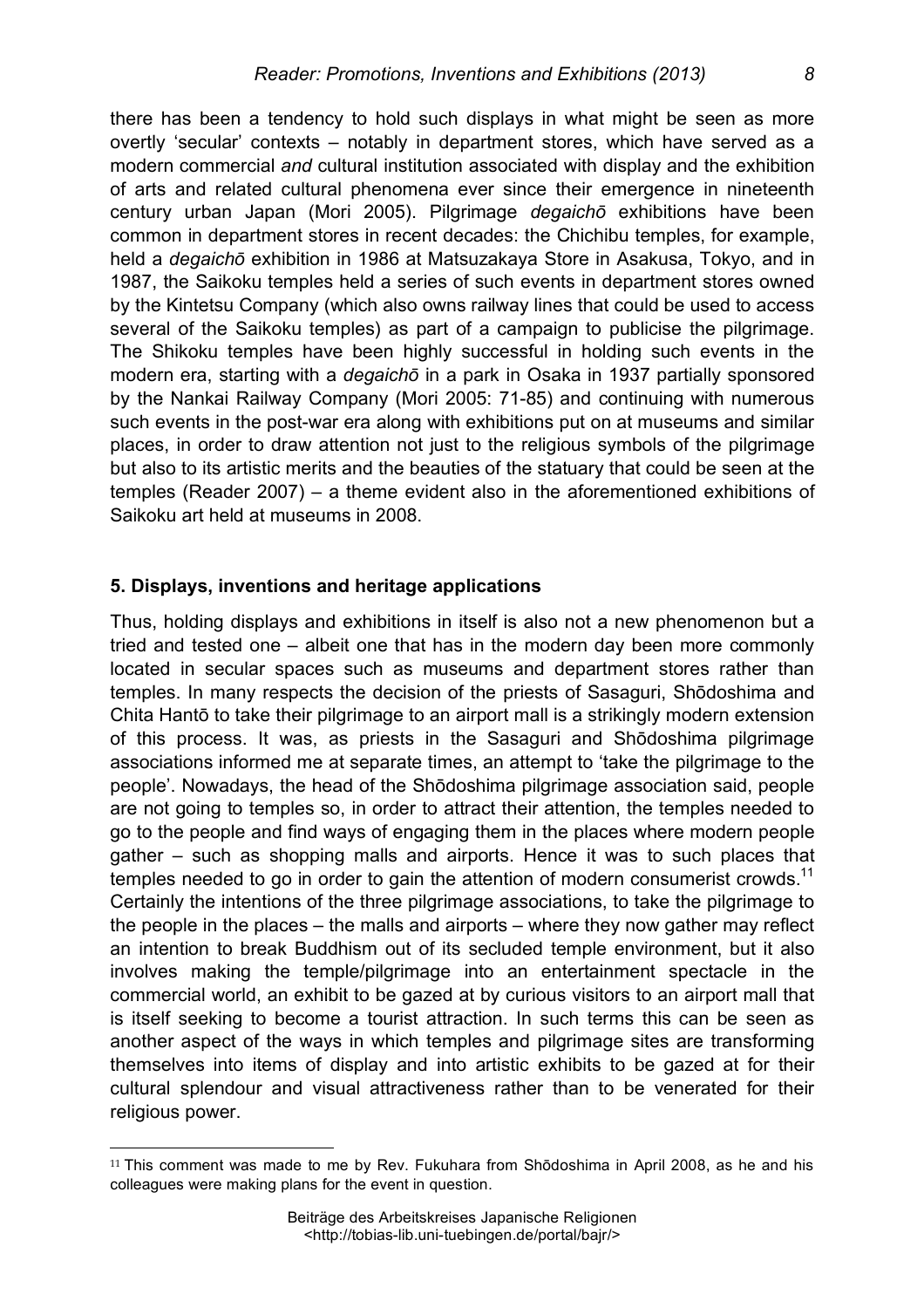The increasing pace at which *kaichō* events are being held, also, as the recent 2008 Saikoku and Chichibu events indicate, appears to be part of this process. While *kaichō* are historically embedded practices, the recent *kaichō* events indicate also a breach in their normal modes of practice. The potency of hidden icons rests on their scarcity value and on the fact that they are on display only occasionally or very rarely. In Saikoku and Chichibu holding such events more frequently and shortening the intervals between such displays has been done because of the need to reverse the decline in pilgrims. Yet this raises serious longer-term questions about what happens if, for example, in a few years time, the Saikoku or Chichibu temples again feel that declining numbers require a dramatic response. Will they organize another *kaichō* of all their icons, so that an icon that had traditionally been displayed only every one hundred or more years, becomes put on show more and more often? At what point, then, does the potent allure of secrecy and display so crucial to the attraction of hidden icons, become diluted or removed altogether?

Turning to the invented pilgrimage centred on rosaries and beads, this, as has been noted above, represents a pattern common to Japanese Buddhism, of pilgrimage invention as a means of regeneration. Yet at the same time one cannot but note that there are distinct changes in context between earlier eras when, as with the case of Hokkeji, new pilgrimage sites were promoted on the basis of legends and tales of miracle, and the more recent *Juzu Junrei* focus on material goods as a core stimulus for pilgrims. Pilgrims have certainly always sought souvenirs, amulets and the like from the places they have visited.<sup>12</sup> yet with the souvenirs being offered to those who joined in the joint Saikoku temple and Japan Rail campaign, and in particular with the beads that are offered as an incentive to those who participate in the *Juzu Junrei* pilgrimage, we appear to be seeing a new dimension to this process: material goods being offered as incentives to entice people to visit temples and as the *focus* of a pilgrimage. In the case of the beads that can be made into rosaries and other attractive items, too, a traditional Buddhist item associated with prayer and worship, is being projected primarily as a material commodity to be sought not for its religious value but as a decorative artifact and consumer item. As the *Juzu Junrei* pilgrimage pamphlet and website (see note 2) inform us, the beads can be made not just into rosaries but into bracelets and whatever other forms one likes. This reflects a further emphasis on and intensification of commodification in pilgrimage terms, in which the souvenir becomes in effect the goal and focus of the pilgrimage, which in turn becomes a journey to acquire a commodity.

The Shikoku example – which as I have mentioned earlier is the one example of a pilgrimage whose contemporary dynamics are centred not around measures designed to rectify decline but to preserve an existing healthy position of support – is perhaps the most striking example of all, however, to exemplify the suggestion evident in this article that deep transformations are occurring to reorient Buddhist pilgrimages in ways that appear to be eroding their Buddhist dimensions. While as I have noted earlier, the pilgrimage has been widely publicised and projected as a

<sup>12</sup> In the book I am now completing I have an extensive discussion of souvenirs and their importance in the framework of pilgrimage; see Reader (2013: Chapter Six).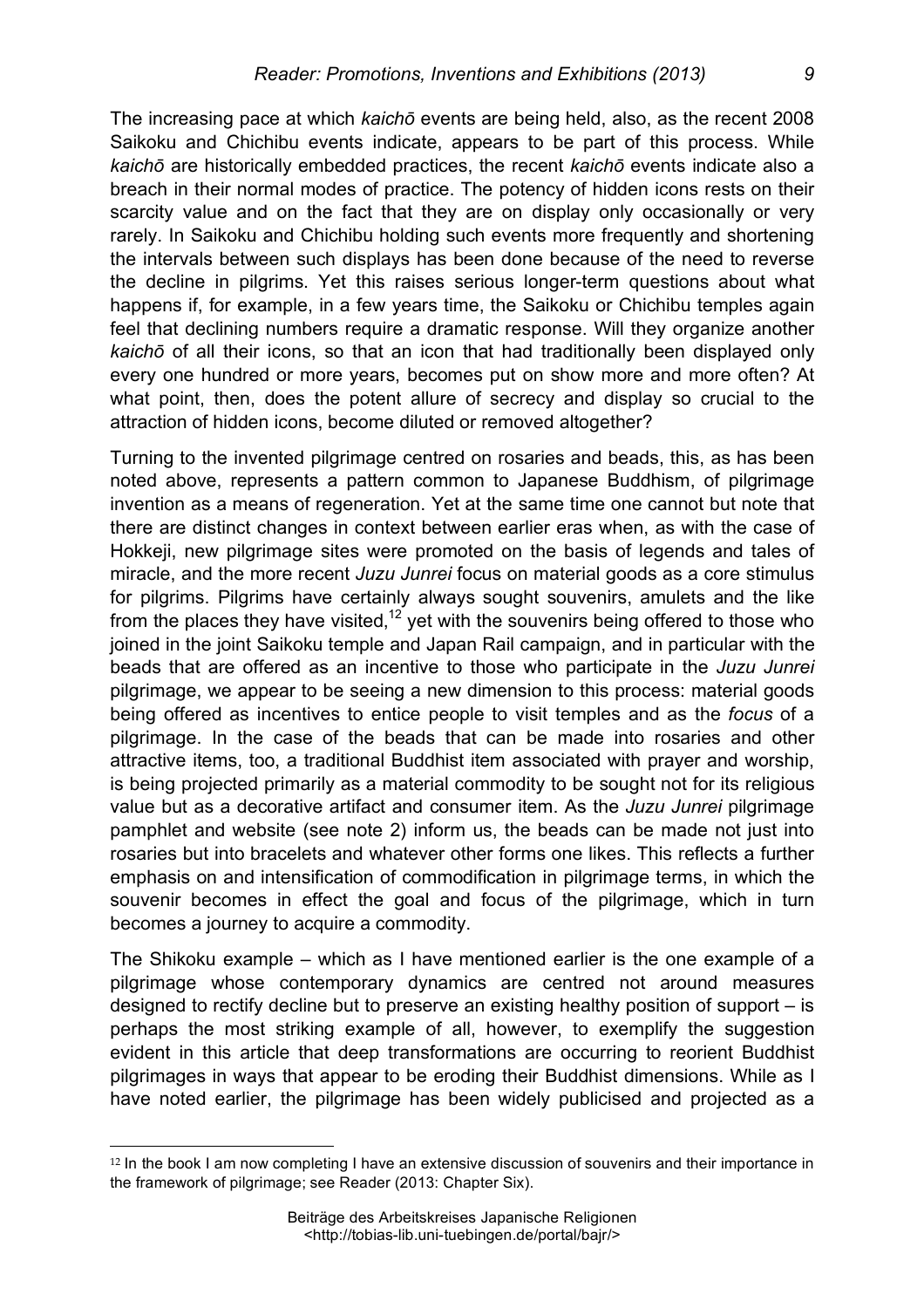cultural phenomenon, in media broadcasts as well as in guidebooks produced by the temples themselves, the UNESCO application in December 2007 appears to extend this process of image projection even further into the secular sphere.

The application to the Japanese Ministry of Culture (文化庁, Bunkachō) was put together by a number of Shikoku regional authorities in cooperation with the pilgrimage temples and was submitted through the island's regional government offices. What is especially striking about the application is that, along with much of the rhetoric surrounding the campaign in general, it pays very little attention to concepts often associated with pilgrimage, such as religion, faith, practice, sacred icons, apparitions or miracles. The 44-page application document gives a very brief introductory history of the pilgrimage, mentioning its roots in a cult of faith around the Buddhist figure Kūkai 空海, known in folk faith terms as Kōbō Daishi 弘法大師, who was born in Shikoku in 775 and who in legend is said to have founded the pilgrimage. After this short introduction, the application avoids any mention of terms such as *shūkyō* (宗教, religion) and *shinkō* (信仰, faith). Terms such as miracles (霊験, *reigen*  or 奇蹟, *kiseki*) do not appear at all. Instead the application focuses on the natural surroundings of Shikoku (p. 14, p. 22), the old streets and traditional houses and buildings found along the route (p. 14), the cultural assets and artistic treasures found at the temples (pp. 10-13), and the fact that the route passes through a large number of towns and districts throughout the island, thereby providing a focus of unity and identity for it (p. 14). The pilgrimage is described as a living cultural property (生きた文化資産, *ikita bunkashisan,* p. 9), and references are made repeatedly to the 'pilgrimage culture' (遍路の文化, *henro no bunka*, 遍路文化, *henro bunka*) of Shikoku (e.g. p. 40) and of the need to conserve this cultural heritage for future generations (Ehime-ken et al. 2007).

Such terminology has pervaded the Shikoku heritage campaign; in numerous pamphlets I have seen related to it, and in interviews with interested parties, from government officials to the PR agency that has been coordinating the campaign, to the priests themselves, the constant phrase being used was that of the island's *henro bunka* – pilgrimage culture. This term was chosen, officials informed me, because it enabled them to avoid any mention of *shūkyō (*religion) (a term that because of the legal situation and the constitutional separation of state and religion, is problematic because public money is being used from the island's regional government offices to support the campaign and application) and because it enabled them to portray the pilgrimage as an aspect of regional culture, rather than as a manifestation of faith.<sup>13</sup> Yet such a depiction goes against the reality of the pilgrimage's situation in Shikoku itself. While one can understand the reluctance of authorities to talk about religion and faith in an application for heritage status, one should also be aware that the pilgrimage has long been a central element in the religious structure of Shikoku – a point emphasised in local studies of the faith and religious lives of the island's

 $\overline{a}$  $13$  The regional government officials I interviewed in Shikoku in late March 2008 were all clear on this point. The temples, conscious of the need to work with such authorities (since their support is essential if heritage status is to be acquired) have gone along with this secularising focus, it would appear, because of their need to get the government agencies on board for the application to succeed.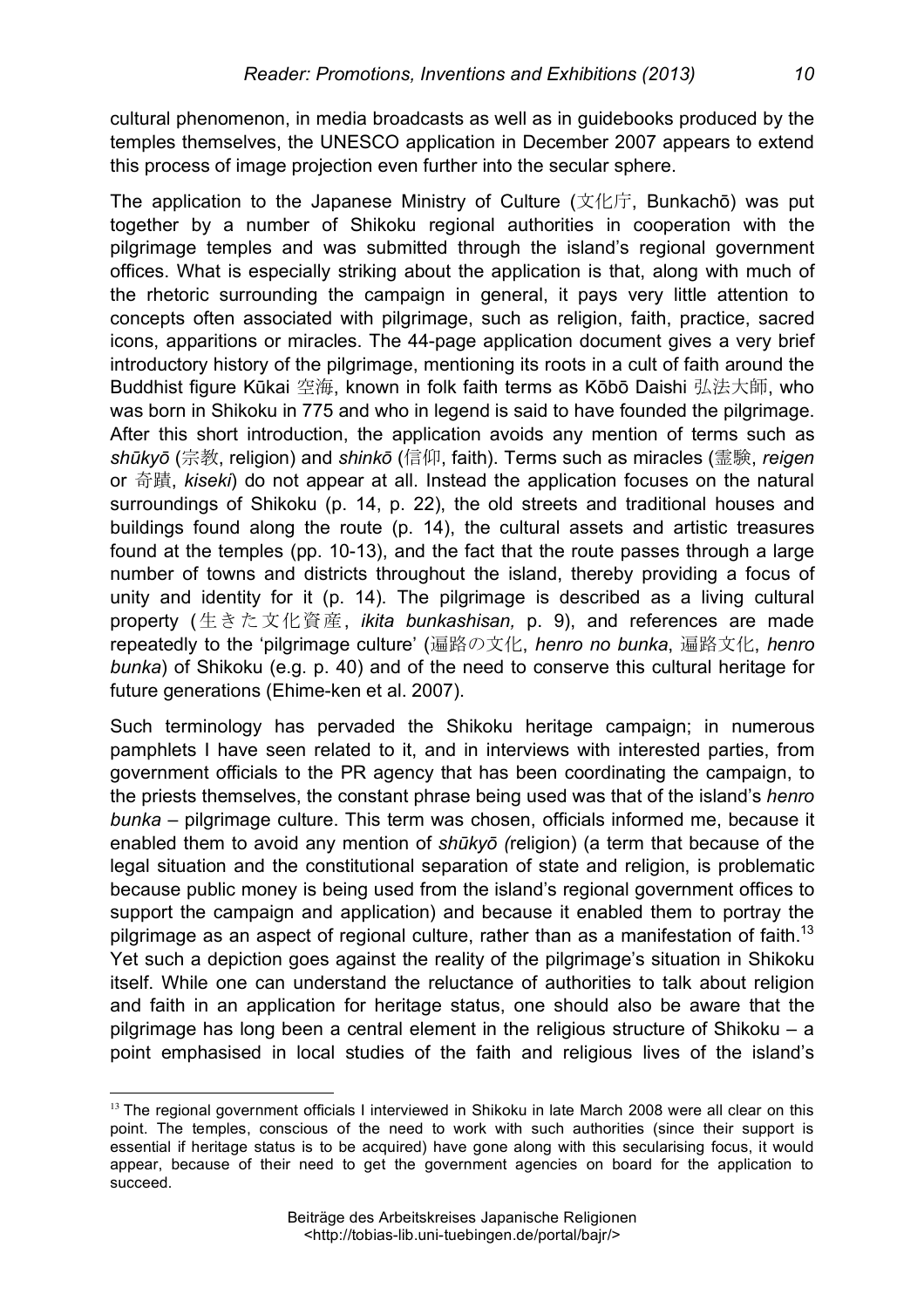residents (Kaneko 1991). In essence, then, the application has been framed around disregarding the *religious* heritage of the pilgrimage in Shikoku.

#### **6. Sanitising the pilgrimage and removing 'religion' from the agenda?**

There are some signs that the Shikoku temples, as well as going along with the governmental need to remove allusions to religion in the application, have acted to downplay, or even eradicate, various religiously oriented elements from the contemporary pilgrimage. One relates to the collection of leg braces and other items that were on display at one of the temples famed for miraculous events and healing on the pilgrimage, Iyataniji 弥谷寺. This mountain temple has been the setting for numerous miracle tales in which infirm and physically disabled pilgrims, having managed to climb up its steep steps, experienced dramatic cures, after which they cast aside the crutches, leg braces and other supporting accoutrements that they had hitherto relied on. The physical reminders of such stories for many years adorned the approach to Iyataniji's main hall of worship, where a collection of crutches, leg braces, corsets and similar items had been left behind by apparently cured pilgrims. I first saw them in 1984 on my first visit to Shikoku, and on numerous subsequent visits to the temple I always noted how the items created a buzz of interest among pilgrims. The party of pilgrims I visited Iyataniji with in 1991, for example, became highly animated when told, by our guide, of the presence of these items, and were really excited to see them when they climbed the steep steps to the temple. A picture I took of them featured in my book on Shikoku (Reader 2005: 68).

Yet in April 2005, when I visited Iyataniji after some years of absence, I was surprised to see that they had disappeared, and that the wall and surrounding area where they had been displayed, had been repainted. I assumed they had been moved temporarily while redecorating was going on, but on asking an official, I was told that they had been taken away for good quite recently. The reason was that they were old, a sign of former more superstitious times that was out of kilter with the modern day and with modern pilgrimage culture. Various contacts in Shikoku later confirmed this, saying that their removal was part of a conscious effort to eradicate items that seemed overly associated with pre-modern superstitions.

Another casualty of this process has been the proscription of *takuhatsu* 托鉢, begging for alms by pilgrims, at or in front of the temples*. Takuhatsu* has been common among Shikoku pilgrims over the centuries. It is based in Buddhist monastic concepts, in which monks, as a mark of humility and in order to sustain themselves in an austere lifestyle, were expected to beg for alms as part of their Buddhist practice. Pilgrims in Shikoku in the past adopted the practice both because being on pilgrimage was seen as temporarily taking on a status of transience somewhat akin to that of a monk, but also because, for many, it was an economic necessity. The practice had been dying out in Shikoku as Japan's economy grew in the modern day, as pilgrims became increasingly better off, and as organised bus tours and comfortable facilities changed the tenor of the pilgrimage.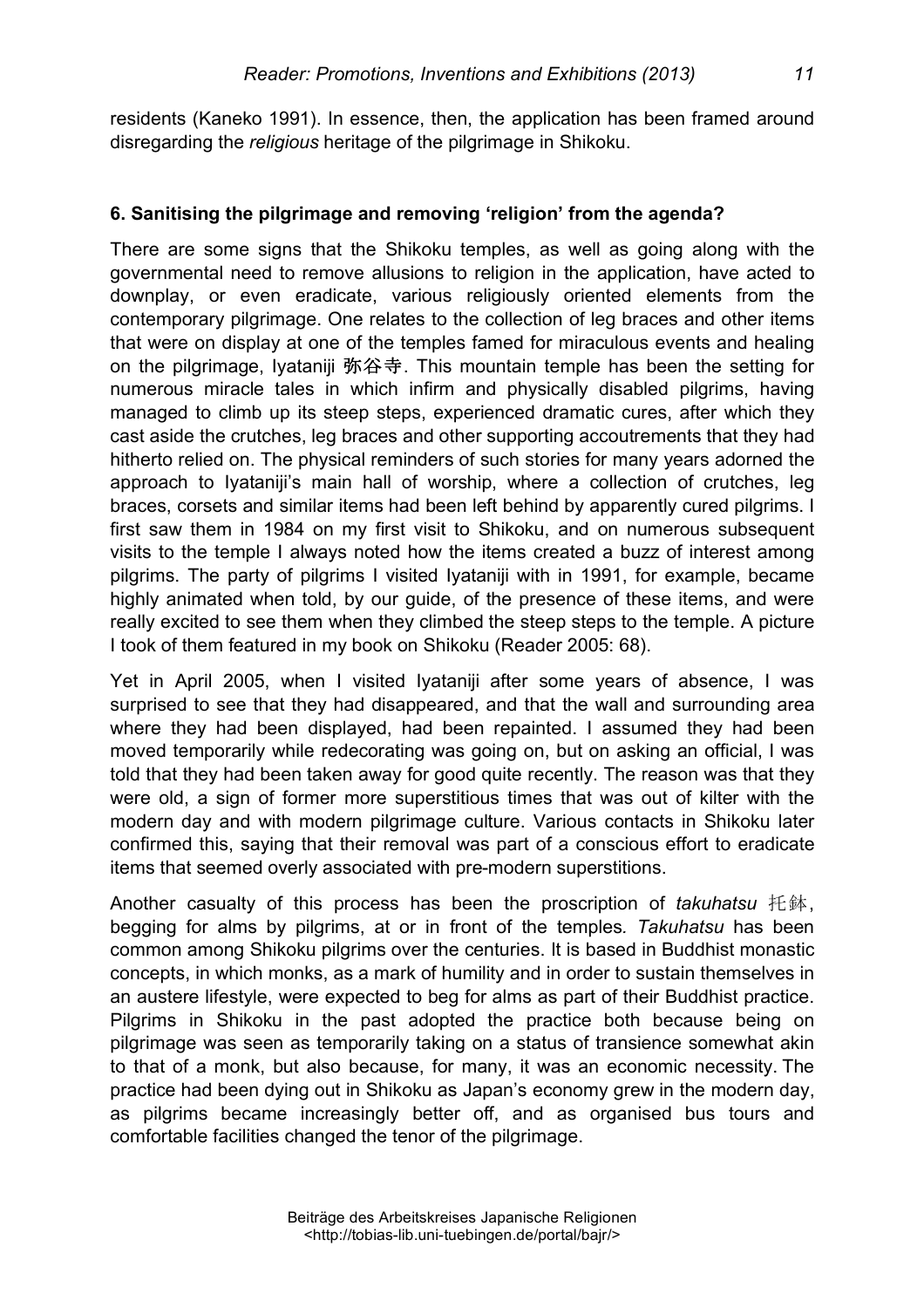However in the past decade or so *takuhatsu* has become more prominent again because of Japan's economic recession, which threw lots of people out of work and led to an upsurge in unemployed men becoming pilgrims in order to deal with the emotional trauma of losing their jobs. Such pilgrims have often been in financial straits, and have turned to begging as a means of helping support their pilgrimages. Yet, although beggar-pilgrims had been an accepted part of pilgrimage in earlier times, they clearly did not fit in with the temples' vision of what modern pilgrimage ought to look like, for in 2007 the Shikoku Reijōkai decided to ban pilgrims from doing *takuhatsu* at or in front of the temples (Hamaya 2009). According to Hamaya Mariko (2009), the reason for doing this was because the priests (and others involved in the pilgrimage industry) were worried that such beggar-pilgrims would put off visitors and tarnish the image of the pilgrimage. Although the Shikoku Reijōkai might emphasise the importance and image of tradition as a key selling point in its promotional materials about the pilgrimage, it clearly wants to edit this image of tradition in ways that make the pilgrimage conform more neatly to orientations of modern well-off visitors.

Shikoku pilgrimage authorities have thus sought to make the pilgrimage fit more closely with the ethos of the modern day by eradicating discarded leg braces and crutches, beggar-pilgrims and such signs of the pilgrimage's wilder and more impoverished past. There is a sanitising process going on here – one closely associated with the 'heritage-isation' of pilgrimage, in which it is projected increasingly as a cultural product steeped in notions of heritage, and transformed from being primarily something that is faith-based and grounded in the miraculous, into a cultural tour that accords with the needs and moods of modern Japanese (and in the eyes of the UNESCO campaigners, hopefully international ) tourists.<sup>14</sup>

# **7. Of secularisation and religious decline**

 $\overline{a}$ 

The examples I have cited in this article all revolve around one crucial issue: the decline in pilgrim numbers experienced by several formerly vibrant pilgrimage routes in Japan. This has not just affected the pilgrimages concerned but has worried the most successful route currently in Japan, Shikoku, and been a major factor in the linkages developed by its pilgrimage temples with secular government agencies and with the application for recognition as a world heritage site. These events need to be viewed in a wider context than simply the erosion of pilgrim numbers on some Japanese routes. As I have discussed elsewhere, there is a widespread sense of crisis in temple Buddhism in Japan, resulting from a huge erosion of confidence in the institution – an erosion that has seen large numbers of temples close, and an escalating public turn away from engagement with what has been Buddhism's main support structure in terms of practice and economics, namely Buddhist funerals and the memorialisation of the dead (Reader 2011; Nelson 2012)

 $14$  One should note that similar issues and concerns are present among religious authorities in Santiago de Compostela where there is (according to comments made to me by colleagues there) concern that the heritage and culture process has denuded the pilgrimage of its religious content. I discuss such issues further in Reader (2013: Chapter Seven).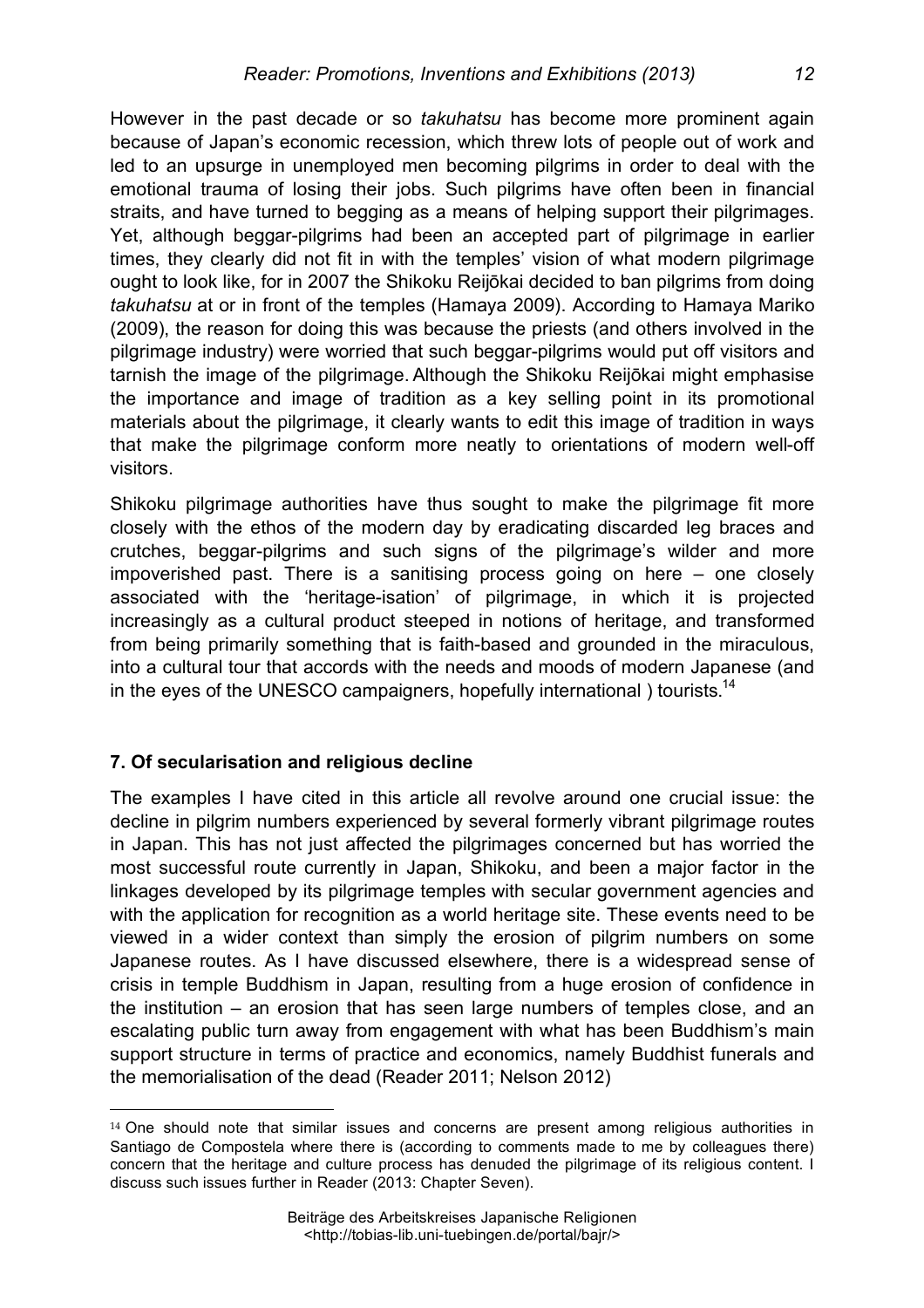This concern and sense of crisis is not just one related to Buddhist temples or to their involvement in the funerary process. Much evidence indicates that – especially in the period since the 1995 attack on the Tokyo subway by the religious movement Aum Shinrikyō – support for religious groups is in decline, along with a continuing decline in many religious practices (Reader 2012). Coupled with this is a widespread hostility to religion in general, which (in the aftermath of Aum) is often perceived, according to surveys, as dangerous and in need of state control (Baffelli and Reader 2012: 7-15). This erosion of support for religious institutions has affected many if not all organisations in Japan at some level. My discussions with representatives of a number of new religious movements indicates that they also are struggling to retain followers and are finding it hard to gain new recruits. This point has been emphasised by Levi McLaughlin (2012) in his recent examination of Sōka Gakkai – Japan's largest religious organisation – in the period since the Aum attack of 1995. McLaughlin indicates that Sōka Gakkai, too, has seen its support decline and shows that as a result of public hostility and as part of its strategy for the long-term, it has drawn back from its earlier orientation as a mass proselytising movement. Now, instead, it is devoting its energies to strategies designed to retain the support of its current members.

The wider indications and implications are that religious institutions such as Buddhist temples are facing severe problems in Japan at present. This is impacting on pilgrimage in many ways, notably with the evident decline in pilgrim numbers affecting several of the routes cited here and with the worries that even those associated with a currently successful pilgrimage (Shikoku) have about their future. It is unsurprising that in a time of such concern, many of those involved with Buddhist temples have turned to such activities as pilgrimage promotion and the display of normally hidden icons as a strategy for survival. As I have noted, these have been recurrent Buddhist temple strategies for growth and revival in Japan. Yet at the same time, such activities appear also to indicate that the very acts of strategic development utilised to bring about the longer-term future of temples and pilgrimages, themselves involve embracing the dynamics of secularity and consumerism. Consumerism, entertainment and commodification have certainly been repeated elements in the dynamics of pilgrimage in Japan and elsewhere (e.g. Thal 2005; Kanzaki 1990). Yet the invention of the *Juzu Junrei* pilgrimage, with its emphasis on the acquisition of material goods and decorative items as the primary focus and motivation for pilgrimage (coupled with an evident lack of any talk of faith in the publicity materials for the pilgrimage), appears to be extending this orientation in ways not previously seen. Pilgrimage now appears to be made into a consumerist and acquisition-oriented enterprise stripped of any notion of faith. Similarly the UNESCO-focused Shikoku heritage campaign, along with the removal of elements that alluded to the pilgrimage's associations with faith, miracle and Buddhist practice, appear to be transforming the pilgrimage increasingly into a tourist affair tied to culture, heritage and regional regeneration. While the uses of public display evident in the *kaichō* events of Saikoku and Chichibu may also be common Buddhist strategies for increasing support, they also fit into this pattern of transforming pilgrimage into a spectacle and a form of public exhibition while equally, as I have suggested above, running the risk of weakening the very power of the icons that are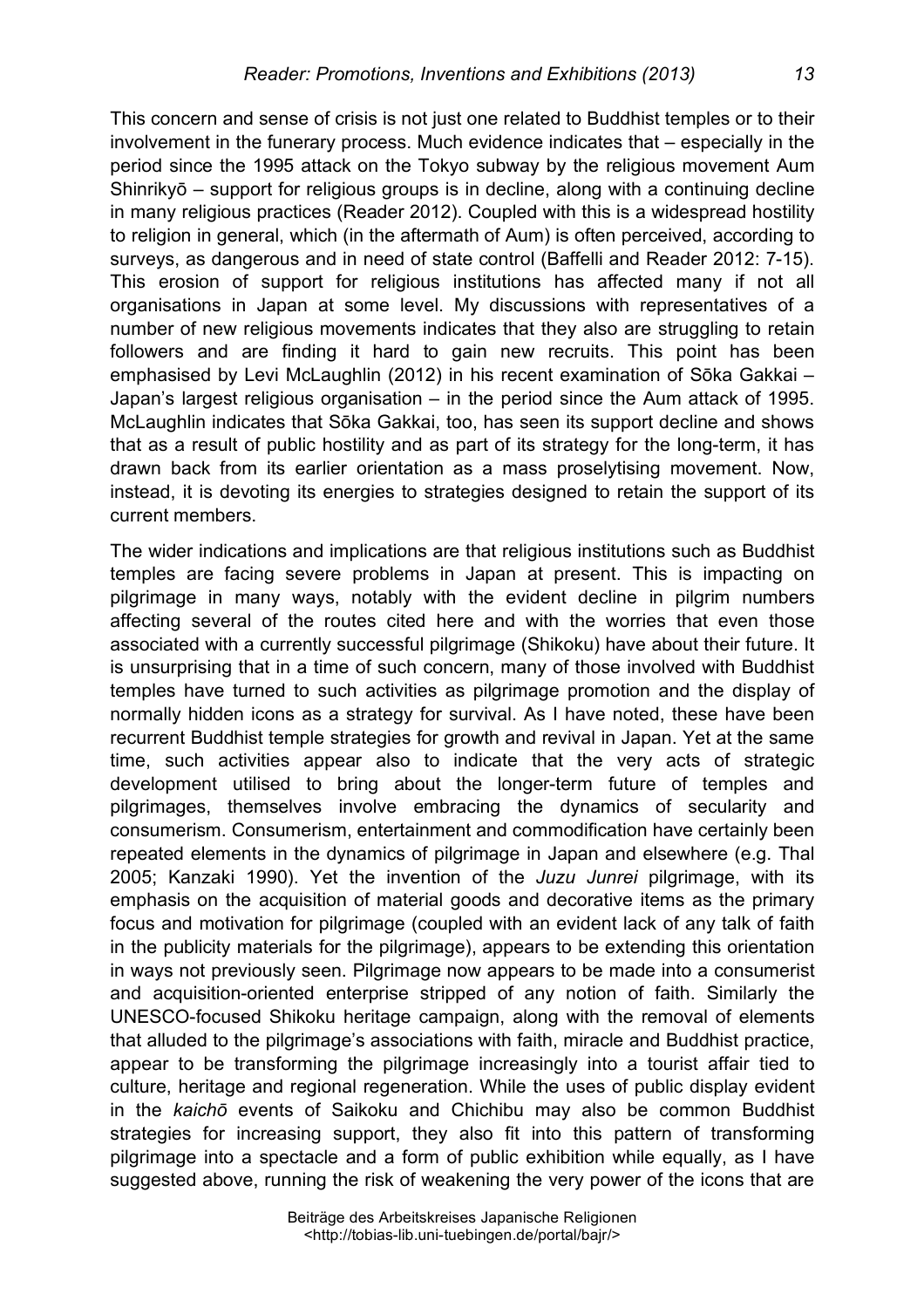displayed.

In other words, while the various events outlined in this article can all be seen as actions taken by temples in order to deal with a crisis and as means of regeneration for the sake of longer-term survival, they all revolve around potentially weakening the structures of pilgrimage as a religious activity. In Japan, I would suggest, this process is another sign of Buddhism's problems, and of secularisation. The cultural transformations of pilgrimage evident in the events, exhibitions and heritage campaigns mentioned here, suggest that strategies for reviving and popularising Buddhism are simultaneously processes potentially liable to weaken the tradition, detach it further from its bases in faith and religious engagement, and make it more and more into a form of heritage and cultural history exhibit. In seeking to shore up its declining fortunes via promoting pilgrimages in an age of secularisation and religious decline, temples are further commoditising pilgrimage, making it more and more into a heritage tour, and instead of reviving, may well be instead further eroding their own tradition.

## **References**

- Baffelli, Erica and Ian Reader. 2012. "Editors' Introduction: Impact and Ramifications: The Aftermath of the Aum Affair in the Japanese Religious Context". *Japanese Journal of Religious Studies* 39/1, 1-28.
- Ehime-ken 愛媛県 et al. 2007. *Shikoku Hachijūhakkasho reijō to henro michi* 『四国 八十八カ所霊と遍路道』. Shikoku Application for Recognition as a World Heritage Site, submitted to the Ministry of Cultural Affairs. Dec. 20<sup>th</sup> 2007.
- Foard, James. 1981. "The Boundaries of Compassion: Buddhism and National Tradition in Japanese Pilgrimage". *Journal of Asian Studies* 16/2, 231-251.
- Frey, Nancy Louise. 1998. *Pilgrim Stories: On and Off the Road to Santiago*. Berkeley and LA: University of California Press.
- Hamaya Mariko 濱谷真理子. 2009. "'Kojikihenro' no seikatsushi" 「'乞食遍路'の生活 誌」. *Tokushima chiiki bunka kenkyū* 『徳島地域文化研究』 7, 103-119.
- Huber, Toni. 2008. *The Holy Land Reborn: Pilgrimage and the Reinvention of Buddhist India.* Chicago: University of Chicago Press.
- Hur, Nam-Lin. 2009. "Invitation to the Secret Buddha of Zenkōji: *Kaichō* and Religious Culture in Early Modern Japan". *Japanese Journal of Religious Studies* 36/1, 45-64.
- Ishimori, Shuzo. 1995. "Tourism and Religion from the Perspective of Comparative Civilization". *Senri Ethnological Studies* 38, 11-24.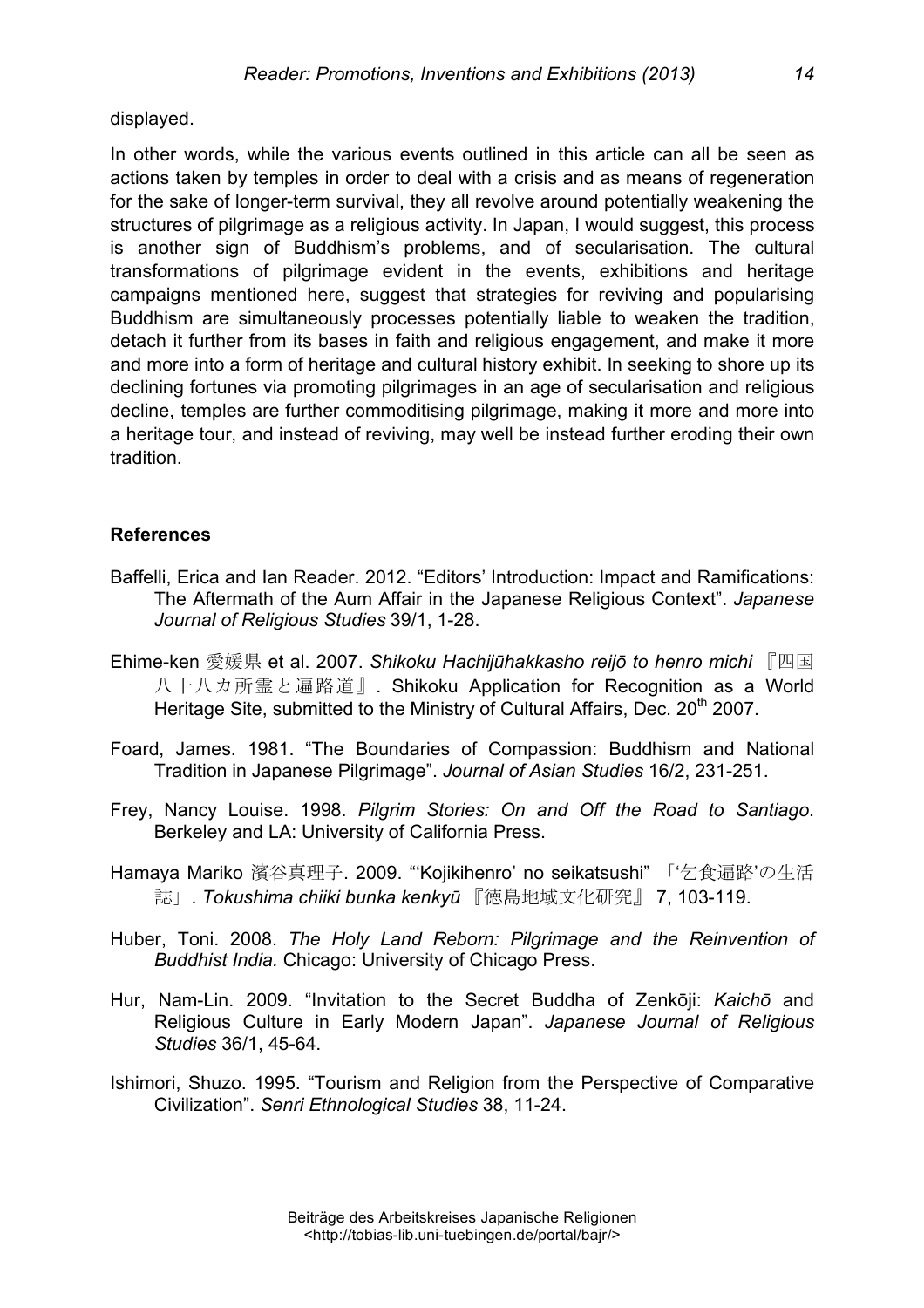- Juzu Junrei Jimukyoku 数珠巡礼事務局. "Juzu no shitate ni tsuite" 「数珠の仕立てに ついて」. *Juzu Junrei* 『数珠巡礼』. <http://www.jyuzujyunrei.com/juzu.html> [last access March 21st 2013].
- Kaneko Satoru 金子暁. 1991. *Shinshū shinkō to minzoku shinkō* 『真宗信仰と民俗 信仰』. Kyoto: Nagata Bunshōdō 永田文昌堂.
- Kanzaki Noritake 神崎宣武. 1990. *Kankō minzokugaku e no tabi* 『観光民俗学へのた び』. Tokyo: Kawade Shobō 川出書房.
- Maeda Takashi 前田卓. 1971. *Junrei no shakaigaku* 『巡礼の社会学』. Kyoto: Minerva Books (ミネルバ書房).
- McCallum, Donald F. 1994. *Zenkoji and Its Icon: A Study in Medieval Japanese Religious Art.* Princeton: Princeton University Press.
- McLaughlin, Levi. 2012. "Did Aum Change Everything? What Sōka Gakkai Before, During, and After the Aum Shinrikyō Affair Tells Us About the Persistent 'Otherness' of New Religions in Japan". *Japanese Journal of Religious Studies* 39/1, 51-76.
- Meeks, Lori. 2010. *Hokkeji and the Reemergence of Female Monastic Orders in Premodern Japan*. Honolulu: University of Hawaii Press.
- Mori Masato 森正人. 2005. *Shikoku henro no kindaika: Modan henro kara iyashi no tabi made* 『四国遍路の近代化ーーモダン遍路から癒しの旅まで』. Osaka: Sōgensha 創元社.
- Nelson, John. 2012. "Japanese Secularities and the Decline of Temple Buddhism". *Journal of Religion in Japan* 1/1, 37-60.
- Reader, Ian. 1996. "Creating Pilgrimages: Buddhist Priests and Popular Religion in Contemporary Japan". *Proceedings of the Kyoto Conference on Japanese Studies*. Kyoto: International Research Center for Japanese Studies, III: 311- 324.
- ----------. 2005. *Making Pilgrimages: Meaning and Practice in Shikoku*. Honolulu: University of Hawaii Press.
- ----------. 2007. "Positively Promoting Pilgrimages: Media Representations of Pilgrimage in Japan". *Nova Religio* 10/3, 13-31.
- ----------. 2011. "Buddhism in Crisis? Institutional Decline in Modern Japan". *Buddhist Studies Review* 28/2, 233-263.
- ----------. 2012. "Secularisation R.I.P? Nonsense! The 'Rush Hour away from the Gods' and the Decline of Religion in Contemporary Japan". *The Journal of Religion in Japan* 1/1, 7-36.

Reader, Ian. 2013. *Pilgrimage in the Marketplace*. New York: Routledge (in press).